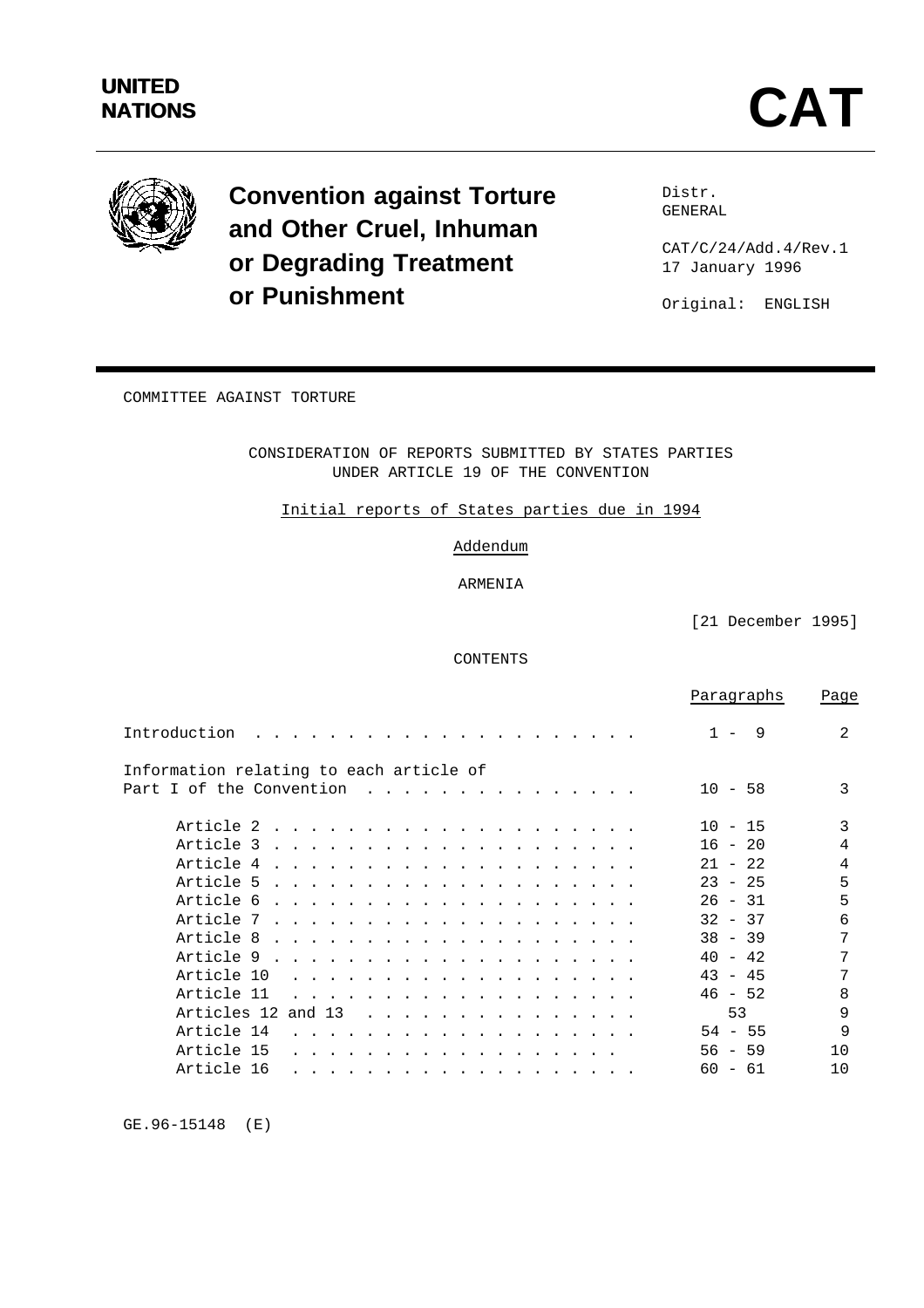## Introduction

1. The Convention against Torture and Other Cruel, Inhuman or Degrading Treatment or Punishment was ratified by the Republic of Armenia on 9 July 1993 and entered into force on 23 September 1993.

2. The national report of the Republic of Armenia on the application of the provisions of the Convention in Armenia was drawn up in the light of information received from the Ministry of Justice, the Ministry of the Interior and the Supreme Court in accordance with the provisions of article 19, paragraph 1, of the Convention.

3. Since its independence, the Republic of Armenia has carried out far-reaching legislative reforms aimed at providing legal guarantees concerning respect for individual rights and fundamental freedoms. The new Constitution of the Republic of Armenia, adopted on 5 July 1995 attaches considerable importance to human rights and fundamental freedoms and explicitly prohibits the use of torture and other cruel, inhuman or degrading treatment or punishment. The transitional period has not yet ended: some legislative texts adopted in the time of the former Union of Soviet Socialist Republics are still in force in so far as they are compatible with the Declaration of Independence and in cases in which they have not been superseded by the adoption of new texts.

4. The Armenian legal system does not recognize the practice of torture or other cruel, inhuman or degrading treatment as explicit offences. However, the inadmissibility of such conduct is evident from the provisions of the Penal Code. Several amendments have been made to the criminal law. Some acts have been depenalized and measures have been taken to ensure better protection for accused persons and detainees. The new Penal Code that is being discussed by Parliament is expected to bring about a profound change in the attitude of judicial institutions towards accused persons and detainees.

5. Having ratified the Convention, the Republic of Armenia has an obligation to incorporate the provisions of the Convention in its domestic law. However, until they have been fully incorporated therein, the rights and freedoms of individuals are protected by the International Covenant on Civil and Political Rights, which was ratified by Armenia in April 1991. The Covenant takes precedence over national laws and citizens of the Republic can invoke its provisions before the courts and administrative bodies.

6. The Republic of Armenia has ratified 15 of 25 international conventions concerning human rights. The International Covenant on Civil and Political Rights has already been applied directly by the Supreme Court of the Republic.

7. The courts and the Government Procurator are the authorities competent to examine matters covered by the Convention. A similar obligation is also borne by the police authorities responsible for the defence and security of citizens and, in particular, by the Department of Correctional Work at the Ministry of the Interior. Any citizens who have been subjected to torture or other humiliating, inhuman or degrading treatment have the right to lodge a complaint with the hierarchically higher body, and also with the public prosecutor and the courts.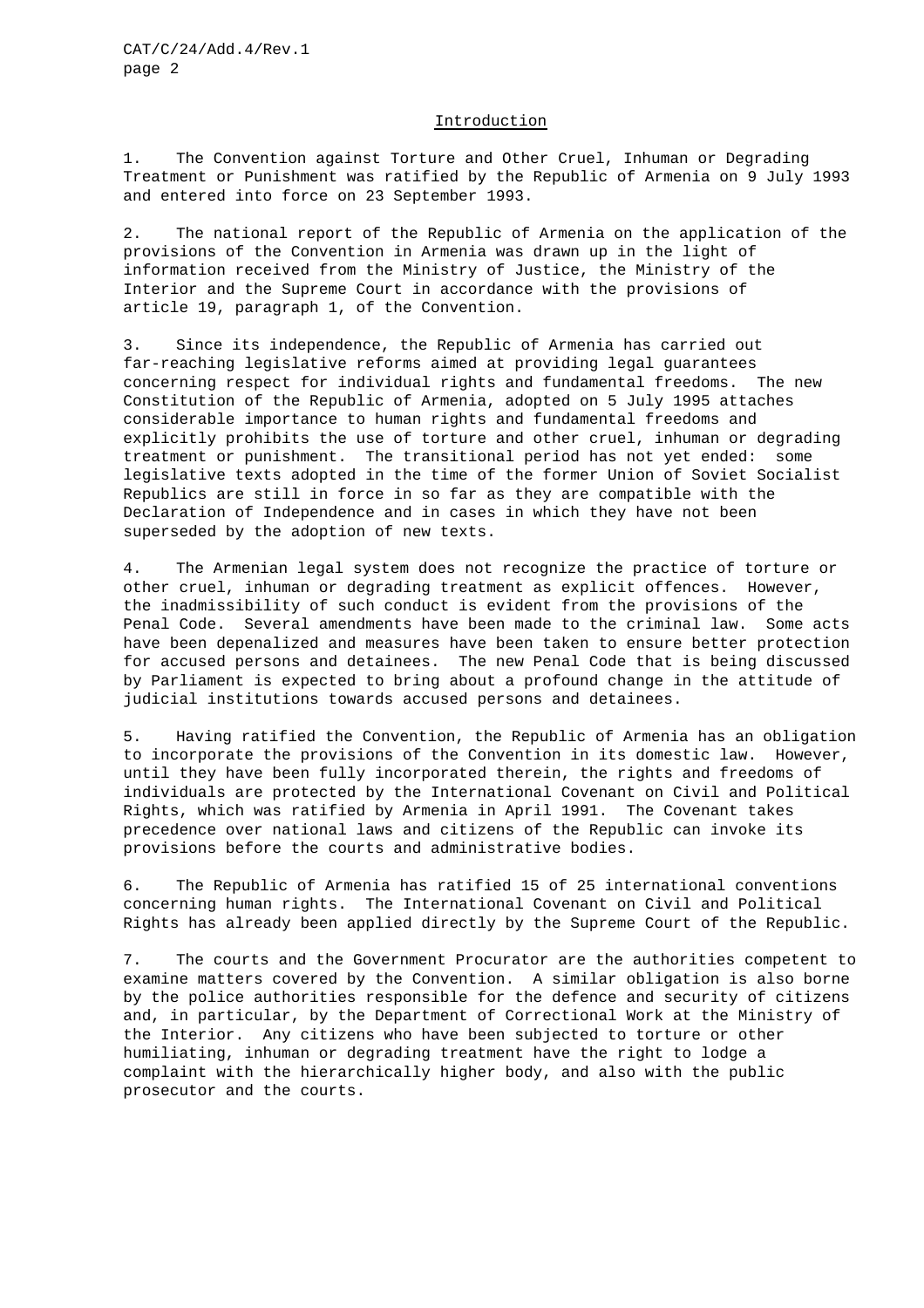8. Following the ratification of the Convention, the Supreme Court of the Republic of Armenia adopted a decision concerning "judicial practice in regard to the application of the legislation guaranteeing the rights of defence of suspects and accused persons". In that decision, the Court clarified various points concerning the rights of defence that must be respected by the authorities responsible for judicial investigations and also by the courts.

9. In the time of the Soviet regime, there were cases of unjustified arrests and assault and battery by the police. On 14 June 1994, the Parliament of the Republic of Armenia adopted the "Act concerning Victims of Repression". Under that Act, convictions for political reasons, unlawful convictions, the use of medical methods and deportations to another town or republic are deemed to constitute repressive measures. The Act restores the citizenship, the titles and/or the rights of citizens of the Republic who have suffered from those repressive methods. It grants, inter alia, material and professional privileges to persons repressed during the Soviet period and to their families.

## INFORMATION RELATING TO EACH ARTICLE OF PART I OF THE CONVENTION

# Article 2

10. The Armenian legal system and the regulations governing the operation of judicial institutions lay down conditions conducive to the effective prevention of any resort to torture or other inhuman or degrading treatment in the territory of the Republic of Armenia.

11. Article 14 of the Code of Penal Procedure prohibits the obtaining of testimony through the use of violence, threats or illegal means. In order to broaden the scope of prohibition of such acts, the draft new code of penal procedure further stipulates that "the use of such methods is prohibited for all law enforcement officials and witnesses".

12. Article 21 of the new Constitution stipulates that: "No one shall be subjected to torture, inhuman or degrading treatment or punishment". Since the term "torture" is defined neither in the Constitution nor in the relevant legislative texts, the definition contained in the Convention must be regarded as valid in Armenia since the entry into force of the Convention.

13. The Penal Code of the Republic of Armenia makes provision for invocation of the liability of public authorities which, in the discharge of their duty, cause detriment to the life, health, rights or interests of citizens. Any official who uses the privileges of his office to cause detriment to the rights or interests of citizens is liable to a penalty of two to eight years' imprisonment (art. 182 of the Penal Code).

14. The draft new penal code envisages numerous additional guarantees providing for compliance with the provisions of the Convention. The Constitution stipulates that: "Everyone has the right to life. The death penalty shall be applied only in the case of the most serious offences and until a decision is taken to abolish it completely". In conformity with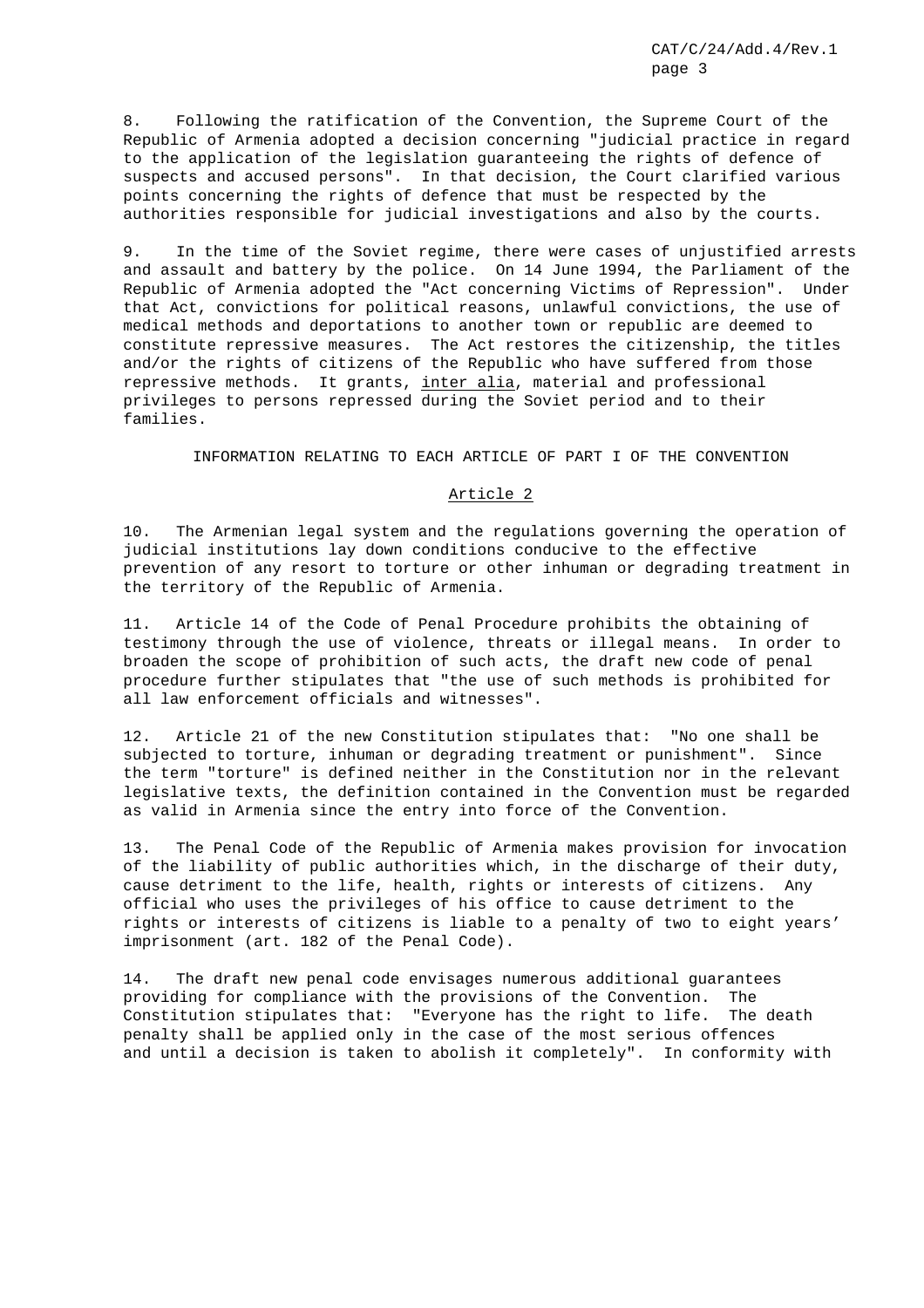the Constitution, the draft penal code makes provision for a general liberalization of sanctions and limitation of the application of the death penalty.

15. The draft code of penal procedure seeks to protect the rights of accused persons. In particular, it will contain precautionary measures to reinforce the principle that the accused must be presumed innocent until proved guilty, by a competent court, in accordance with the law. Likewise, the draft will stipulate that an accused person held in pre-trial detention may be subjected only to the restrictions provided for in the preventive measures. According to the draft, pre-trial detention must not involve any form of punishment.

## Article 3

16. The legislation of the Republic of Armenia makes no legal provision for cases of extradition. According to article 19 of the Code of Penal Procedure, relations between the courts, judges, prosecutors, investigators and pre-investigation bodies of the Republic of Armenia, on the one hand, and those of foreign States, as well as the procedure for investigation in cooperation with foreign institutions, are determined on the basis of bilateral conventions signed with the States concerned. Under that provision, extradition is regulated by a convention signed between Armenia and the State concerned. A bilateral convention of that type has recently been signed between the Republic of Armenia and Bulgaria.

17. On 27 September 1993, the Parliament of the Republic of Armenia adopted a decision authorizing the Public Prosecutor of the Republic to sign extradition agreements with the prosecutors of other States.

18. On 22 June 1993, the Parliament of the Republic of Armenia ratified the Convention on Mutual Legal Aid in Civil, Family and Criminal Matters and on Judicial Relations, which was signed within the framework of the CIS.

19. The draft penal code regulates questions concerning the criminal responsibility of foreigners and stateless persons present in the territory of the Republic of Armenia, as well as that of Armenian citizens abroad. The Parliament of the Republic of Armenia has adopted, inter alia, an Act concerning the Right of Asylum and has ratified the Convention relating to the Status of Refugees.

20. It has been proposed that the future code of penal procedure should incorporate rules prohibiting the extradition of foreigners if their criminal prosecution has been terminated in the Republic of Armenia or in accordance with the legislation of the State requesting such extradition.

#### Article 4

21. This article constituted the motivation for the incorporation in the draft penal code of several provisions concerning the use of illegal means. Under article 194 of the draft, it is prohibited to arrest and imprison any person unlawfully or to exceed the legally specified period during which a person can be deprived of liberty. Article 195 of the draft stipulates that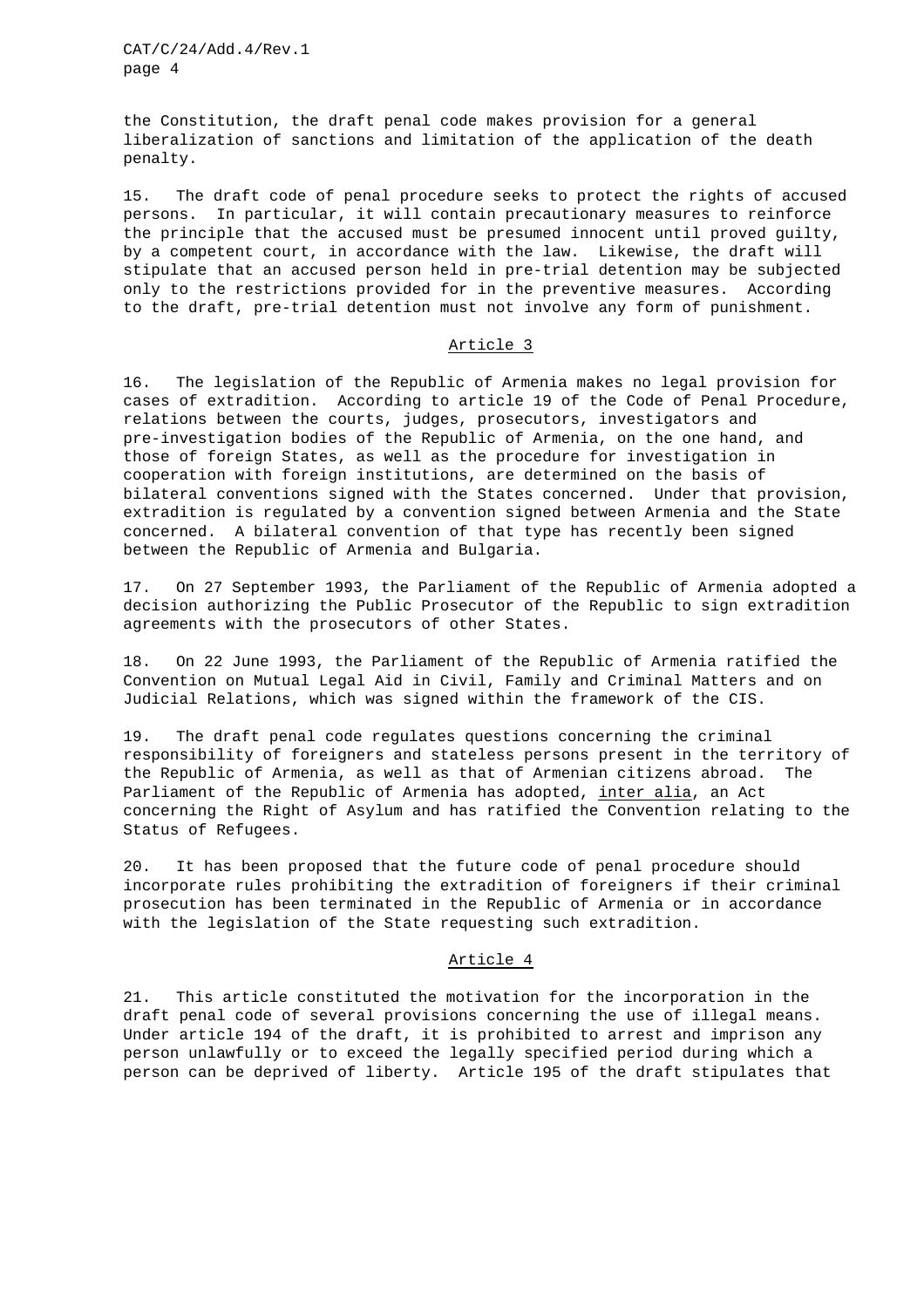any police officer who threatens to use a firearm or physical or mental ill-treatment, including torture, with a view to obtaining statements or explanations is liable to a penalty of up to five years' imprisonment.

22. The draft protects persons serving custodial sentences by recognizing the responsibility of public authorities which tolerate ill-treatment of persons who are detained or incarcerated.

# Article 5

23. The Penal Code in force in the Republic of Armenia stipulates that Armenian criminal law applies to the perpetrators of offences committed in the territory of the Republic of Armenia and on aircraft.

24. The criminal responsibility of diplomats present in the territory of the Republic of Armenia is regulated through the diplomatic channel.

25. Under the bilateral conventions signed by the Republic of Armenia, Armenian criminal law applies to Armenian nationals who have committed offences abroad only if criminal proceedings have been instituted against them and if they have not served their sentence for the same offence in accordance with a judgement of the foreign State.

## Article 6

26. The Code of Penal Procedure of the Republic of Armenia establishes the rules for the institution of criminal proceedings. Preliminary proceedings are instituted if there is a justified suspicion that an offence has been committed. During these proceedings, it is permissible only to carry out a preliminary investigation at the scene of the offence.

27. It has also been proposed that pre-investigation, as a means of preliminary investigation, should be abolished in the draft new code of penal procedure. It is planned to combine the pre-investigation bodies, namely the investigators of the Department of Public Prosecutions, the Ministry of Internal Affairs and the Department of State for National Security, in a single committee which would be incorporated in the Government.

28. The Code of Penal Procedure specifies the grounds and procedure for the remand in custody of accused persons (arts. 111 and 112), as well as the procedure for the indictment of persons suspected of committing an offence.

29. For this reason, the draft code of penal procedure recognizes the right of the accused to contest the legality of his remand in custody, as well as any prolongation of its duration.

30. The Constitution emphasizes the fact that no one can be incarcerated except by decision of a court. In order to ensure that this provision is respected, it is planned to introduce the system of examining magistrates. The examining magistrate would not form part of the judiciary but would act in his capacity as a member of the body competent to conduct preliminary examinations. Hitherto, the right of deprivation of liberty has been vested in the Government Procurator. However, under this system, the principle of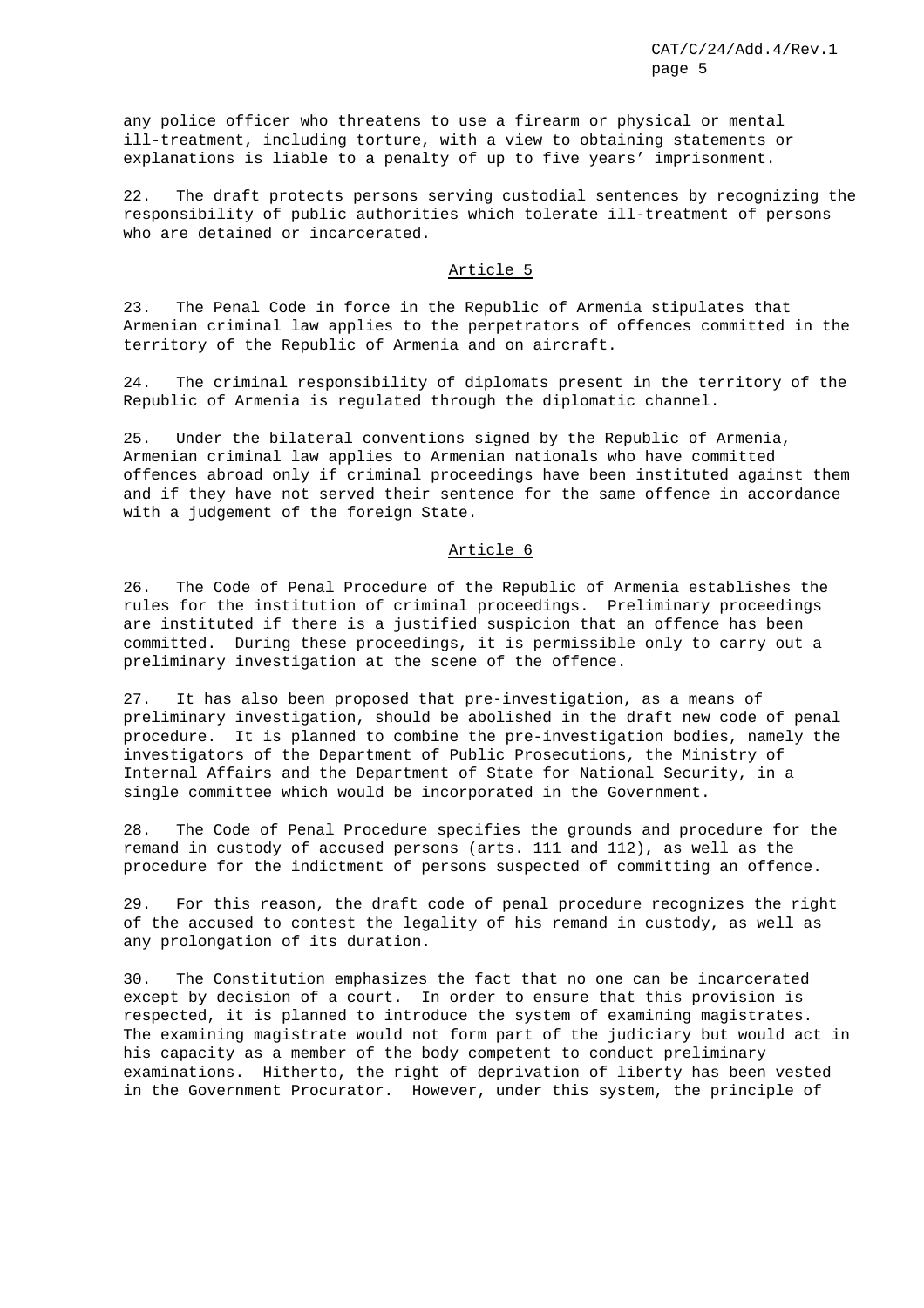the objectivity of the public prosecutor is called into question in view of the fact that it is he who orders remand in custody, presides over the interrogation, makes a case for culpability and defends the public interest before the court. Accordingly, the Constitution makes provision for a far-reaching reform of the investigation procedure and the following stages of criminal prosecution by clearly separating the three judicial functions, namely prosecution, defence and judgement.

31. Every case in which a foreign national is held in custody is promptly notified to the diplomatic representatives of his country.

## Article 7

32. In accordance with the Code of Penal Procedure of the Republic of Armenia, anyone who has knowledge of the commission of a legally punishable offence has an obligation to duly notify the public prosecutor, a criminal investigation officer, the police or the court. The latter, acting within the limits of their competence, take into consideration the declaration in question and institute legal proceedings. Failure to notify those bodies after learning of the commission of a legally punishable offence is sanctioned, under article 206 of the Penal Code, by a penalty of up to three years' imprisonment. However, under the draft penal code, the members of the offender's family are absolved from criminal responsibility in this regard. Public establishments and non-governmental organizations which, in the course of their activities, come to know of the commission of a legally punishable offence have an obligation to duly notify law enforcement officials.

33. The investigating body, the examining official and the public prosecutor have an obligation, within the limits of their competence, to institute proceedings in respect of such legally punishable offences.

34. In accordance with articles 108 and 109 of the Code of Penal Procedure, pre-investigation bodies have an obligation to institute proceedings not only in the case of offences in respect of which a pre-investigation must be conducted but also in the case of offences the hearing of which is terminated after a pre-investigation.

35. The Government Procurator has the right to annul decisions taken by pre-investigation and examining bodies in criminal matters. When the proceedings are instituted by a court, the public prosecutor has the right (under arts. 102, 246, 247 et seq.) to appeal against those decisions.

36. The draft code of penal procedure, by adopting the concept of the court as the body responsible for the administration of justice, will annul the rights of the court and of the judge to institute proceedings. The court should not have a prosecuting function but should merely determine culpability and, if appropriate, decide on the corresponding penalty.

37. In all cases, the rules of the Code of Penal Procedure are applied in such a way as to ensure that the person being prosecuted enjoys all the statutory safeguards at the stages of police investigation, examination and judgement without any discrimination and regardless of his nationality.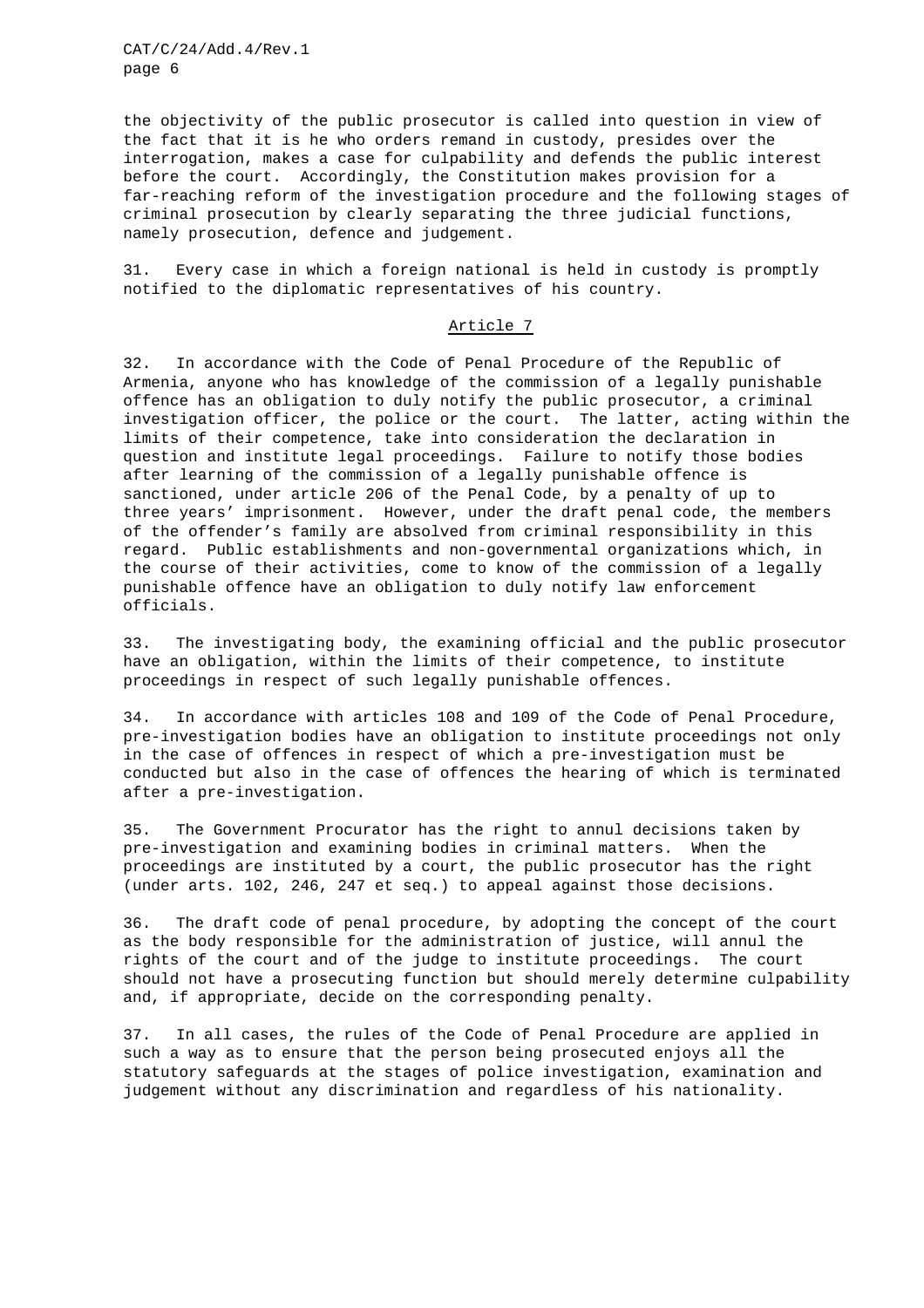#### Article 8

38. Following its signature of the Convention, Armenia signed a Convention on Mutual Legal Aid in Civil, Family and Criminal Matters and on Judicial Relations, which also covered questions of extradition, with the States of the CIS. The contracting parties undertook to hand over, on a reciprocal basis and in accordance with the rules laid down in the articles of the Convention, individuals facing prosecution in connection with an offence or whom the judicial authorities of the party requesting extradition were seeking for the purpose of enforcing a penalty. Extraditable offences are those punishable, under the laws of the party submitting or receiving the extradition request, by a penalty of not less than one year's imprisonment. If the person concerned has already been sentenced to a penalty in the territory of the party requesting the extradition, the said penalty must be for a period of not less than six months.

39. A similar convention has recently been signed between Armenia and Bulgaria.

## Article 9

40. The Code of Penal Procedure currently in force does not contain any rules concerning an exchange of mutual legal aid with law enforcement officials in foreign States. However, article 122 settled the problem of mutual aid among examining magistrates of the former Soviet Union for the examination of some offences. The Convention on Mutual Legal Aid in Civil, Family and Criminal Matters and on Judicial Relations lays the foundations for mutual legal aid among the States of the CIS.

41. The new code of penal procedure will contain provisions permitting mutual legal aid among examining magistrates and courts through international conventions.

42. The new code of penal procedure will also contain provisions concerning foreign witnesses or experts summoned from abroad who appear voluntarily before the courts. It will not be permissible to prosecute such persons or to hold them in custody or preventive detention for the offence forming the subject of the criminal proceedings.

## Article 10

43. The monthly legal journal "Law and legality" has published several of the international instruments concerning human rights, particularly the rights of suspects and accused or convicted persons. Examples of such instruments are:

The Code of Conduct for Law Enforcement Officials (1992);

The Basic Principles on the Independence of the Judiciary (1992);

Safeguards guaranteeing protection of the rights of those facing the death penalty (1994).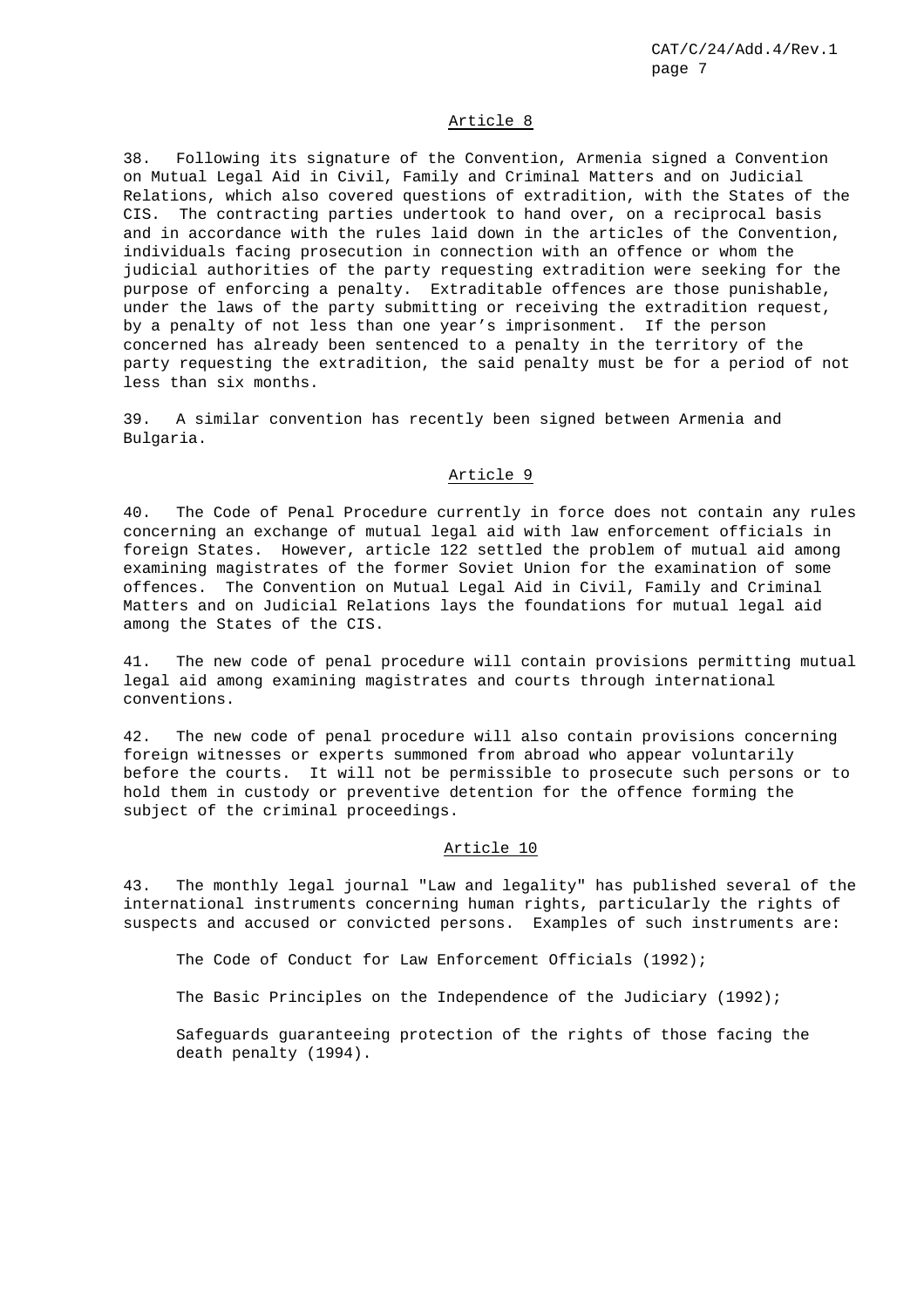44. The information contained in that legal journal is available to law enforcement officials and to students at the Faculty of Law of the State University of Erevan.

45. The Republic of Armenia is planning to pursue a policy of integrating human rights into the teaching and training of some members of the judiciary and security personnel.

## Article 11

46. The draft penal code will modify the conditions governing the imposition and enforcement of custodial penalties. The draft will specify the rights and obligations of the complainant while, at the same time, respecting the rules laid down by the United Nations, namely segregation of detained minors, women and perpetrators of unintentional offences, strengthening of the role of the judge and diminution of that of the public prosecutor in regard to enforcement of penalties, and improvement of prison conditions.

47. Questions concerning the procedure for, and duration of, custody, pre-trial detention and examination and the time-limits for the lodging of appeals are currently regulated by the Code of Penal Procedure. Under article 82 of the Code, police custody cannot exceed 72 hours, although this period may be extended up to 30 days for reasons to do with technical difficulties. Pre-trial detention cannot exceed three months. However, on the expiry of that time-limit, the Government Procurator may extend it by a substantiated decision (art. 83 of the Code of Penal Procedure).

48. The accused is convicted if found guilty on the charge brought against him. He has the right to be informed of the charge, to furnish explanations and proof, to have a lawyer for his defence (art. 13 of the Code of Penal Procedure) and to lodge a complaint against the investigating officials as well as the public prosecutor and the court. The accused has the right to be heard last.

49. The Government Procurator has an obligation to ensure that all the preparatory procedures are duly observed. As soon as the preparatory procedures have been concluded, the matter is referred to the public prosecutor, who has the right to confirm or annul the preliminary conclusions of the police investigation. Once the conclusions have been confirmed by the public prosecutor, the matter must be referred to the court.

50. In order to safeguard the rights of the accused and put into effect the provisions of the International Covenant on Civil and Political Rights, the Parliament of the Republic of Armenia has promulgated legislation amending some articles of the Code of Penal Procedure. Under the terms of the Act of 11 May 1992, embezzlement is no longer a capital offence.

51. In accordance with those amendments, a level of appeal was established within the Supreme Court in order to enable persons who have been judged by a division of first instance at the Supreme Court to lodge an appeal against that judgement at a second level established within the Court. That division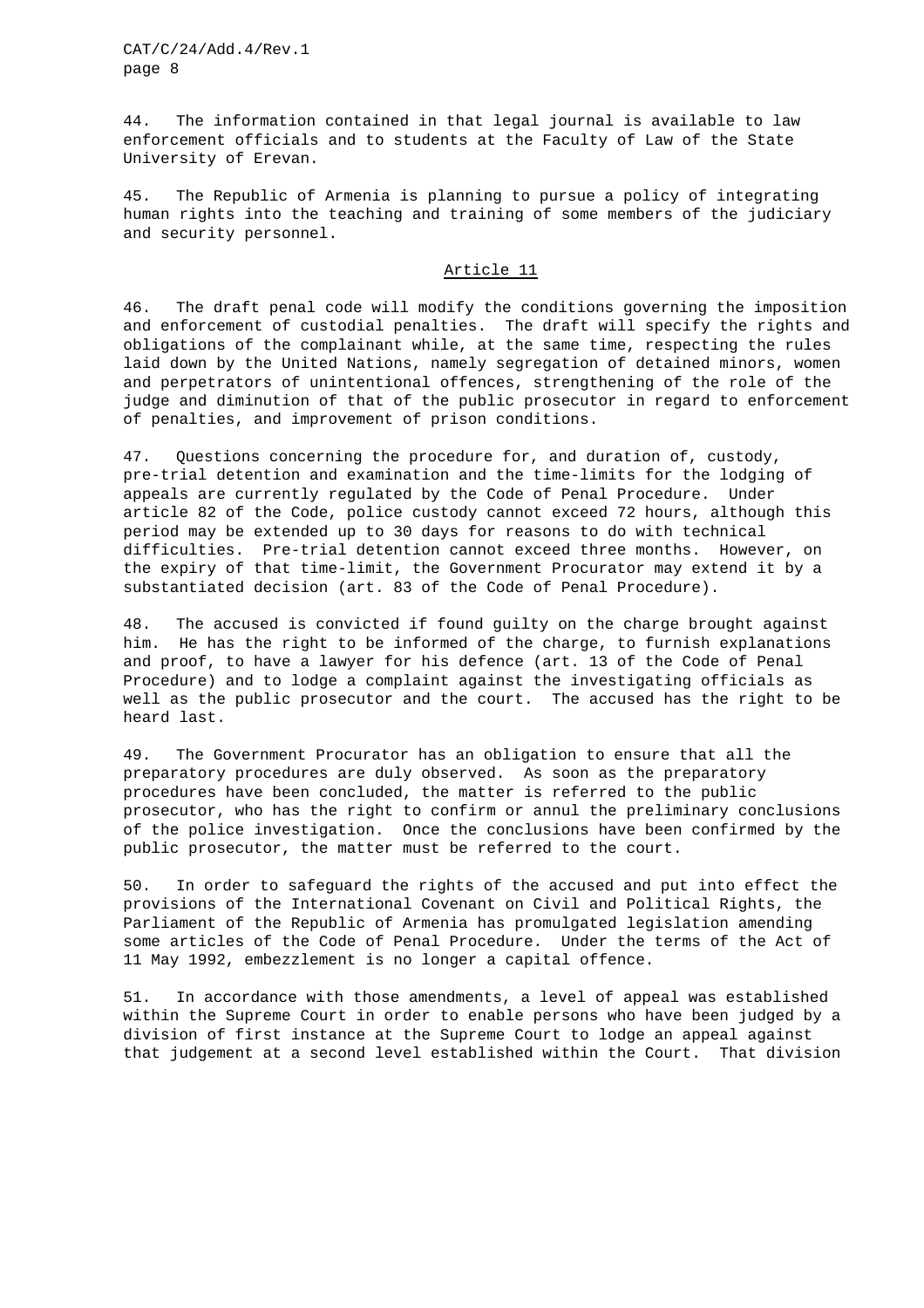of second instance consists of three judges of the Court. In recent years, experience has shown that this change was beneficial, particularly for the rectification of several legal judgements.

52. The conditions of pre-trial detention and the treatment of detainees are constantly monitored by the Ministry of the Interior, the Office of the Government Procurator and the Ministry of Justice.

## Articles 12 and 13

53. Anyone claiming to have been subjected to acts of torture or other inhuman or degrading treatment during the preparatory procedures has the right to lodge a complaint with the Office of the Government Procurator. Any detainee who has suffered similar treatment at places of detention has the right to lodge a complaint initially with the prison administration and subsequently with the Government Procurator.

#### Article 14

54. When cases of ill-treatment and acts of torture are found to have occurred, the victim has the right to compensation, under the conditions of civil liability, in proportion to the detriment suffered. Under the legislation of the Republic of Armenia, persons who have been convicted, detained or imprisoned unjustly are entitled to compensation. In accordance with the regulations promulgated by the Presidium of the Supreme Soviet of the former Soviet Union on 18 May 1981, the State indemnifies citizens who are victims of such acts. In the event of the victim's death, the right to indemnity devolves on his successors.

55. The Act concerning Victims of Repression of 14 June 1994 lays down the rules for the definition and compensation of persons who were subjected to repression during the Soviet period since 1920. Citizens of the former Soviet Union, stateless persons and foreign citizens who, due to their political activities, suffered from the repressive measures mentioned below during the Soviet period are regarded as victims of repression:

(a) Conviction under articles 65, 67, 69 and 206 of the 1961 Penal Code of the former Soviet Union or under similar articles of the 1927 Penal Code which were intended to prevent any dissident political opinion;

(b) Invocation of criminal responsibility without a judicial decision;

(c) Illegal subjection to medical treatment;

(d) Exile from the territory of the former Soviet Union or deprivation of nationality;

(e) Exile as a member of the family of a repressed person.

That Act regulates compensation and reinstatement of the civil and political rights of victims of repression during the Soviet period.